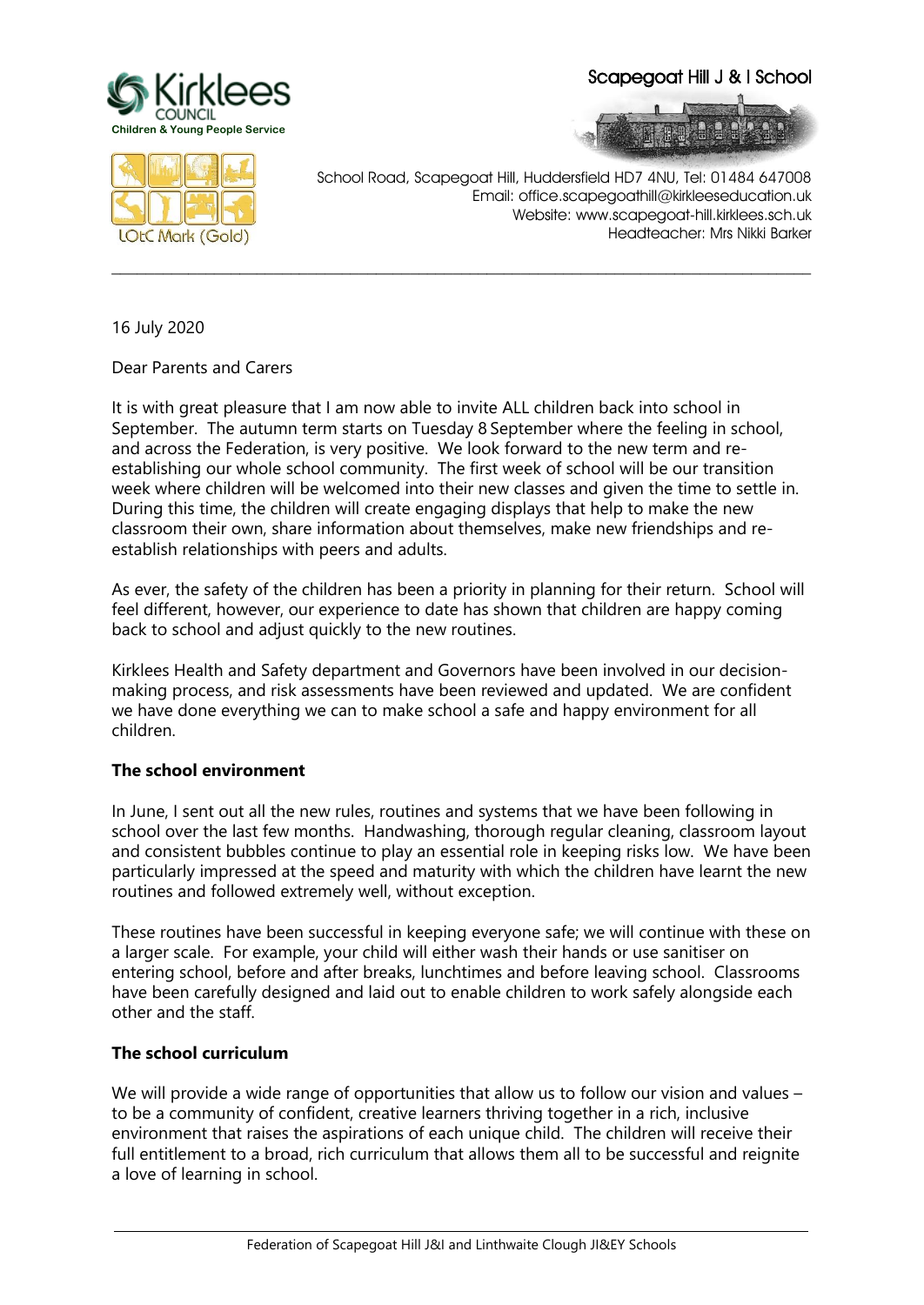Each child has been provided with their own pack of frequently used equipment, such as pencils and rulers. We are able to share other equipment within bubbles and we will continue to clean and wash these at the end of the day.

If a child is distressed for any reason, please be assured we will console them and nurture them safely.

## **Staggered drop-offs and pick-ups**

Arriving and leaving school safely:

- We have carefully designed timetables for drop offs, pick-ups, breaks and lunchtimes.
- We ask that one parent drops off/picks up children at the gates and allows staff to take them into school.
- It is vital that we have your support in adhering to these times so as not to compromise the safety of the children.
- Early arrivals if you arrive before your allotted time we ask you to wait in an area away from school, i.e. the chapel car park.
- If you arrive after the gates are closed you will need to call the office and someone will come out to collect your child and bring them into school.
- Please see the attached timetable sheet to find out when your time for dropping off and picking up will be.
- Please social distance whilst waiting to come in.

I understand coming back into school is a big step, if you feel anxious or worried about anything please do not hesitate to contact me directly.

#### **Other information**

For the first two weeks, school dinners will continue to be a 'grab bag' containing a choice of sandwich, fruit, a drink and a snack. Lunches will continue to be eaten in the classroom, supervised by staff in the bubble. Please send your child with a water bottle, clearly named, to have in the classroom. Can you also send a healthy snack as we have found the children get very hungry!

School uniform remains optional, a PE kit will not be required initially, however we ask that your child comes to school in footwear they are able to do physical activity in, running, jumping, skipping. Trainers and pumps are ideal.

**Coats in school are essential** as we will be spending time outside whatever the weather.

Please **do not** send anything into school such as toys, pencil cases etc. Bags and lunch boxes are essential and will be stored safely until needed.

If your child is not attending school, due to illness or medical appointments for example, please let school know at the earliest time. We will contact you if we have not heard anything by 9:30 am.

If a child requires first aid and staff have to spend time in close proximity to them for an extended period of time, PPE may be worn. If a child or member of staff starts to show signs or symptoms of COVID-19, they will be taken to an area in school where they can be looked after, away from all bubbles and staff members. We will follow the protocol set up by the local authority, and government guidance, which can be found at [www.gov.uk/government/publications/covid-19-stay-at-home-guidance.](http://www.gov.uk/government/publications/covid-19-stay-at-home-guidance)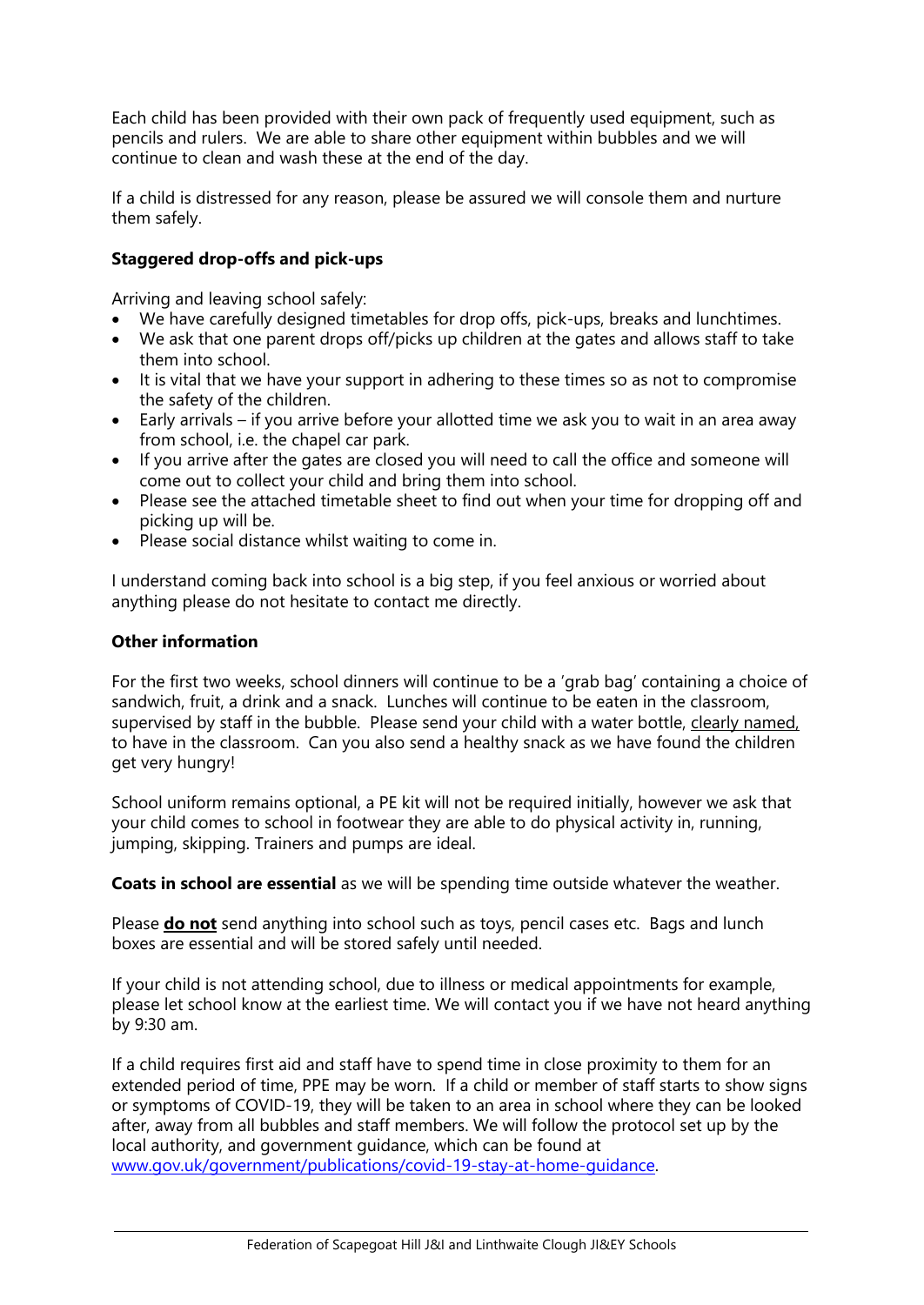I would urge everyone to read the guidance from the government to parents as it contains important information regarding how you can support us in keeping the children safe. I have attached a link and a short excerpt to get you started.

If you travel to school on public transport, please contact school to discuss safety measures.

### **A final note**

I would like to personally thank everyone across the whole school community for all the support and kind words we have received, not to mention the chocolates and treats! We have thoroughly enjoyed reading emails from you with pictures of work and activities the children have done at home.

As we come to the end of this term and my first year as Headteacher, I am proud of all the children and staff, without whom the last few months would have been a much greater challenge. I look forward to next year with excitement as we learn from this experience and begin a new stage in both the school's and the Federation's future.

I hope you have a fun summer break and we'll see you on **Tuesday 8 September.**

Yours sincerely

PNOL

Nikki Barker Federation Headteacher

Enc: Timetable for drop off/pick up